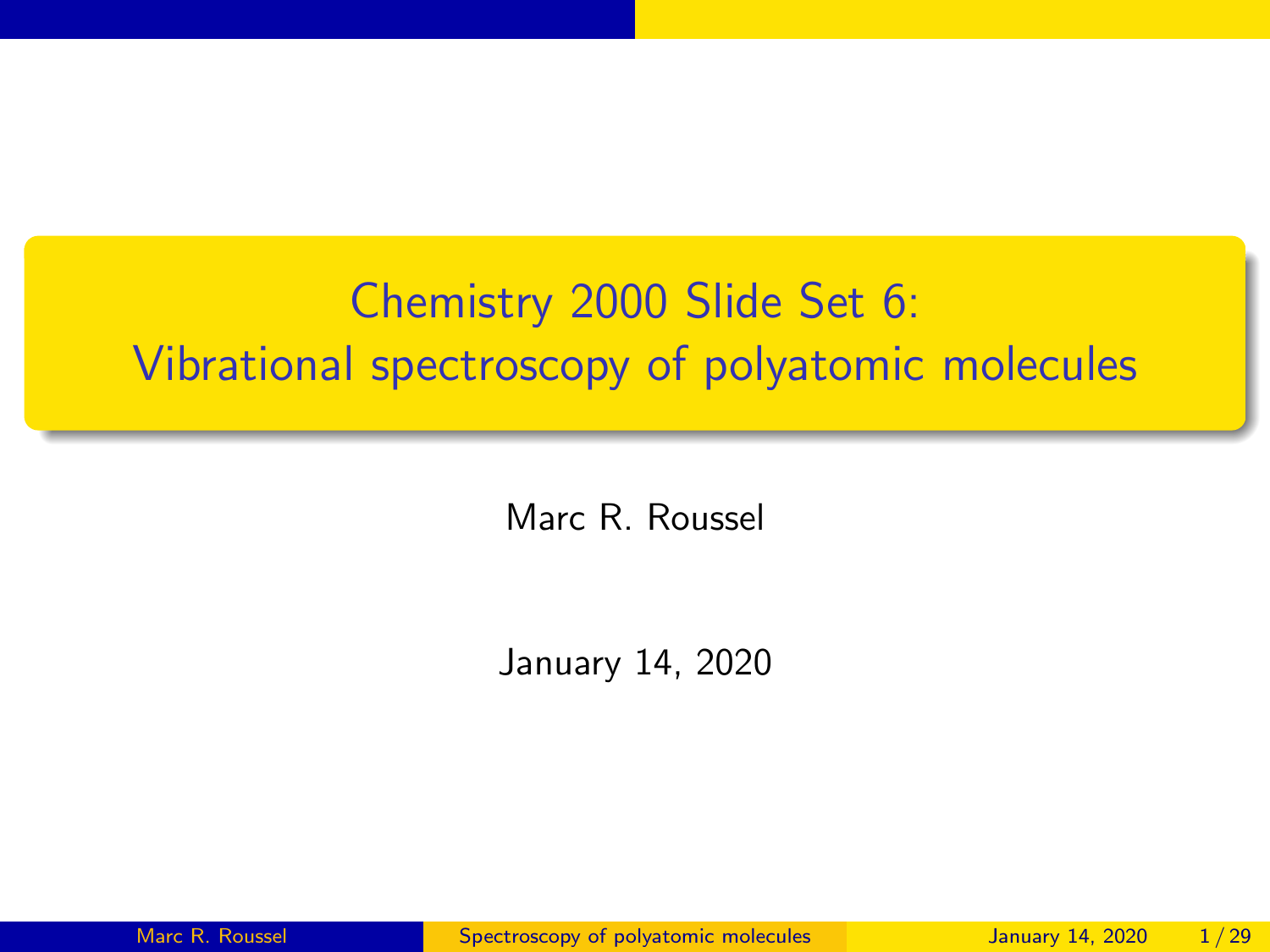### <span id="page-1-0"></span>Example: IR spectrum of liquid ethanol



Source: Spectral Database of Organic Compounds, [http://riodb01.ibase.aist.go.jp/sdbs/cgi-bin/cre\\_index.cgi](http://riodb01.ibase.aist.go.jp/sdbs/cgi-bin/cre_index.cgi), Jan. 16, 2013

#### Note: The wavenumber axis often runs backward, as shown here.

Marc R. Roussel [Spectroscopy of polyatomic molecules](#page-0-0) January 14, 2020 2/29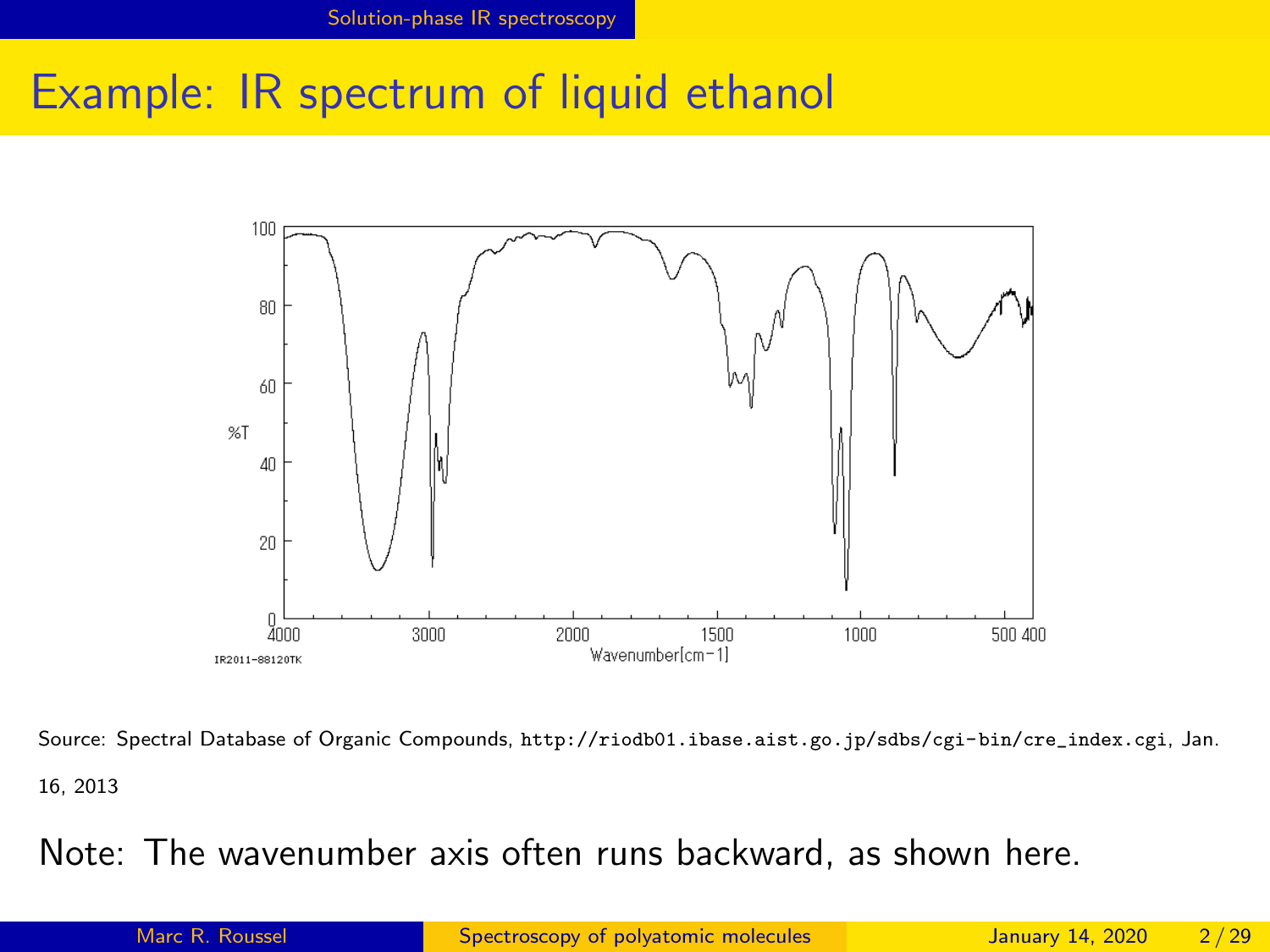### Infrared spectroscopy and the identification of compounds

- One important application of spectroscopy (in general) is for the identification of unknown compounds.
- Certain bonds in organic molecules are associated with characteristic IR bands in specific spectral regions:

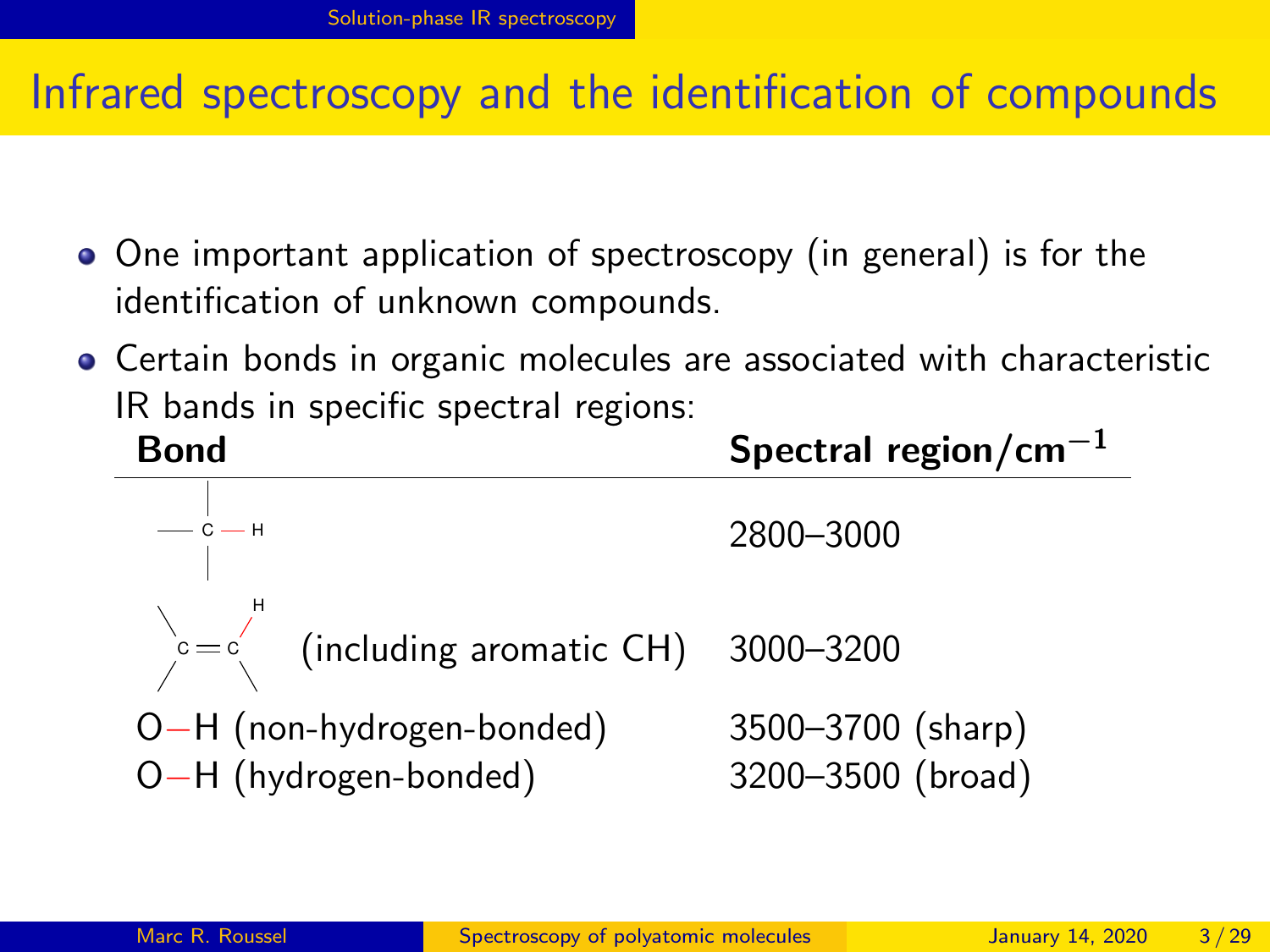### Example: The IR spectrum of ethanol

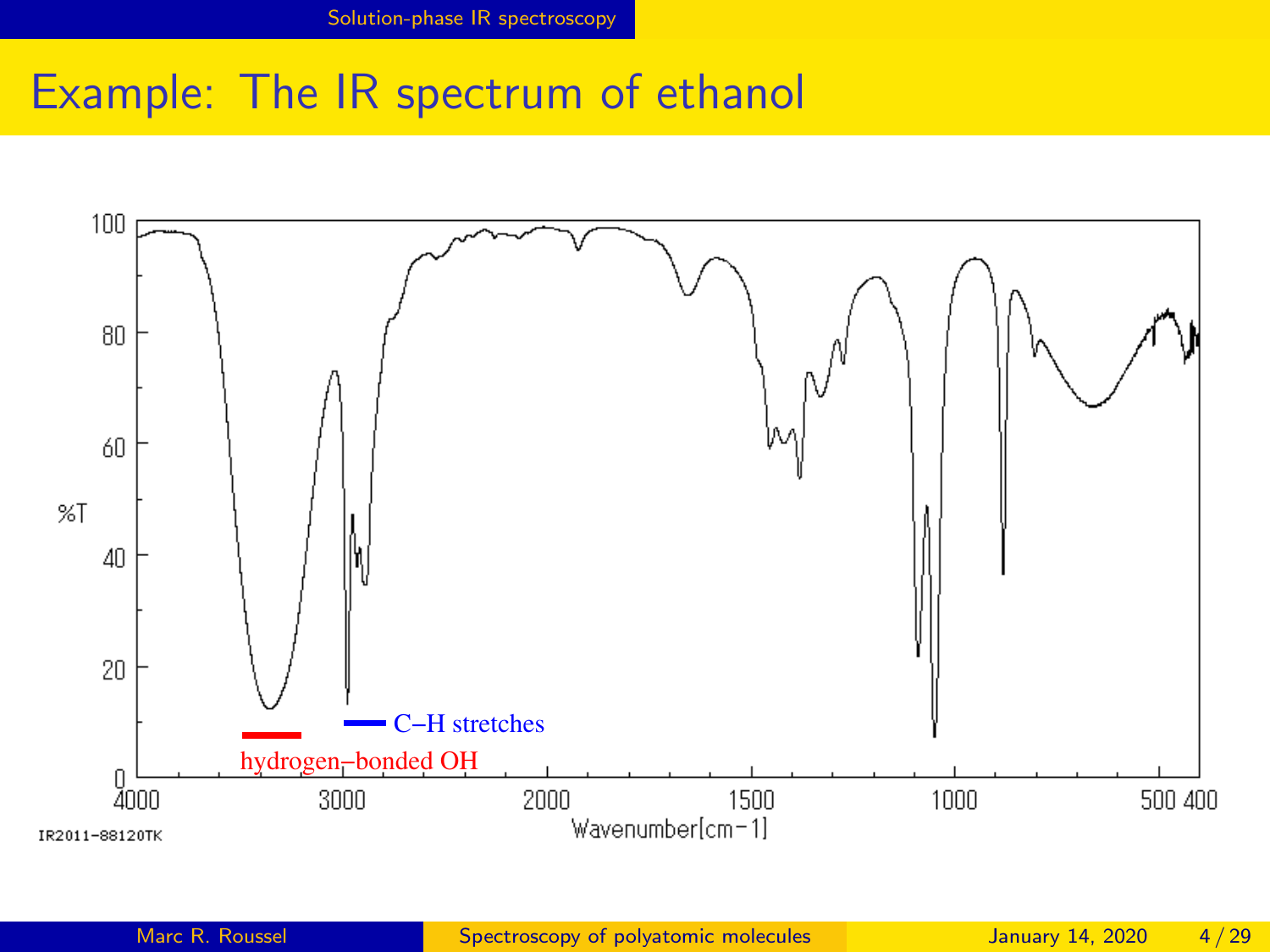[Solution-phase IR spectroscopy](#page-1-0)

#### Alkene and alkyne carbon-carbon bond stretches

#### Bond Spectral region/cm<sup>-1</sup>  $C=C - 1640 - 1675$  (sometimes)  $C \equiv C$  1950–2300 (sometimes)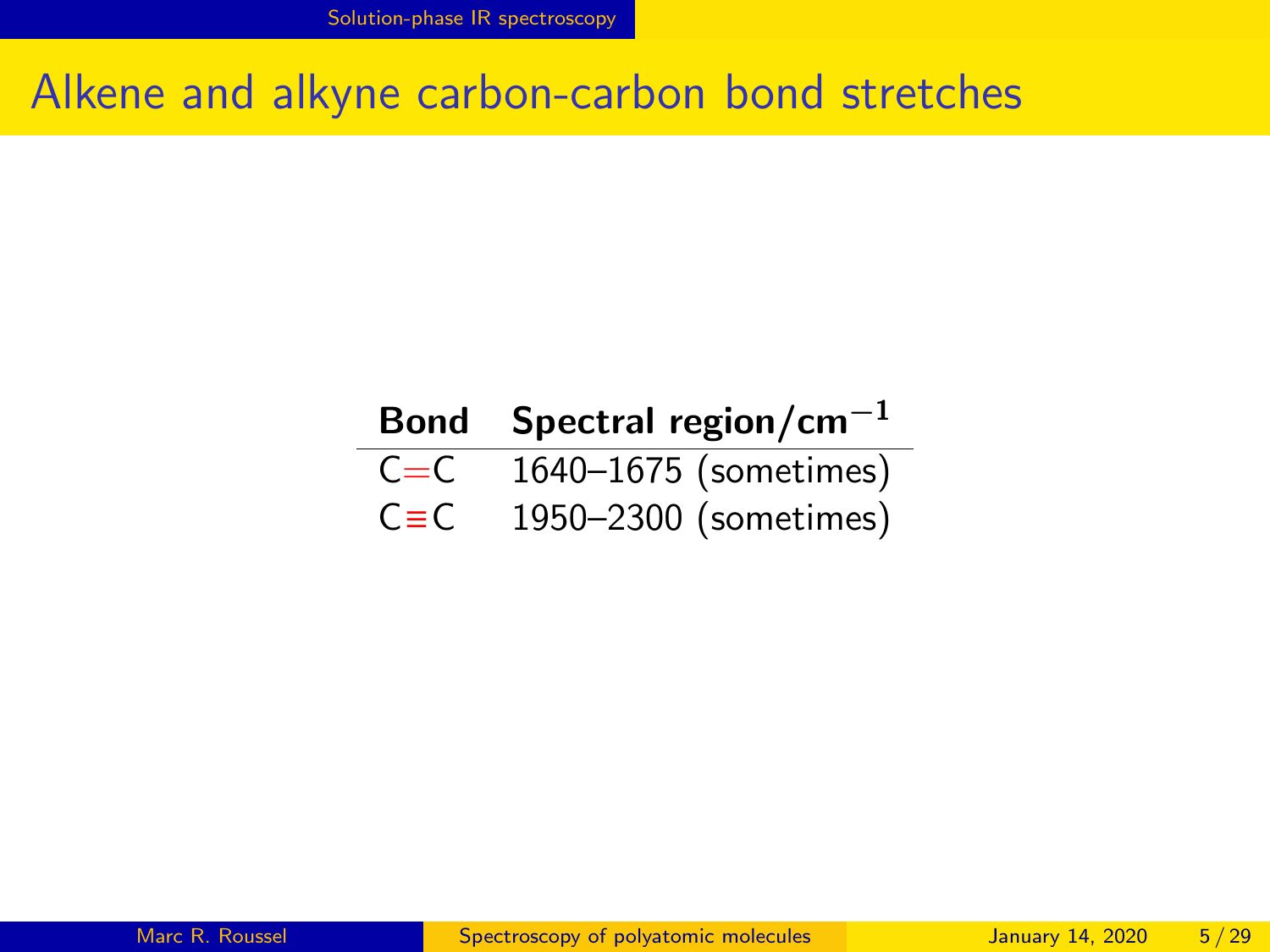#### Example: IR spectrum of liquid *cis*-3-hexene



Spectrum source: Spectral Database of Organic Compounds,

[http://riodb01.ibase.aist.go.jp/sdbs/cgi-bin/cre\\_index.cgi](http://riodb01.ibase.aist.go.jp/sdbs/cgi-bin/cre_index.cgi), Jan. 20, 2013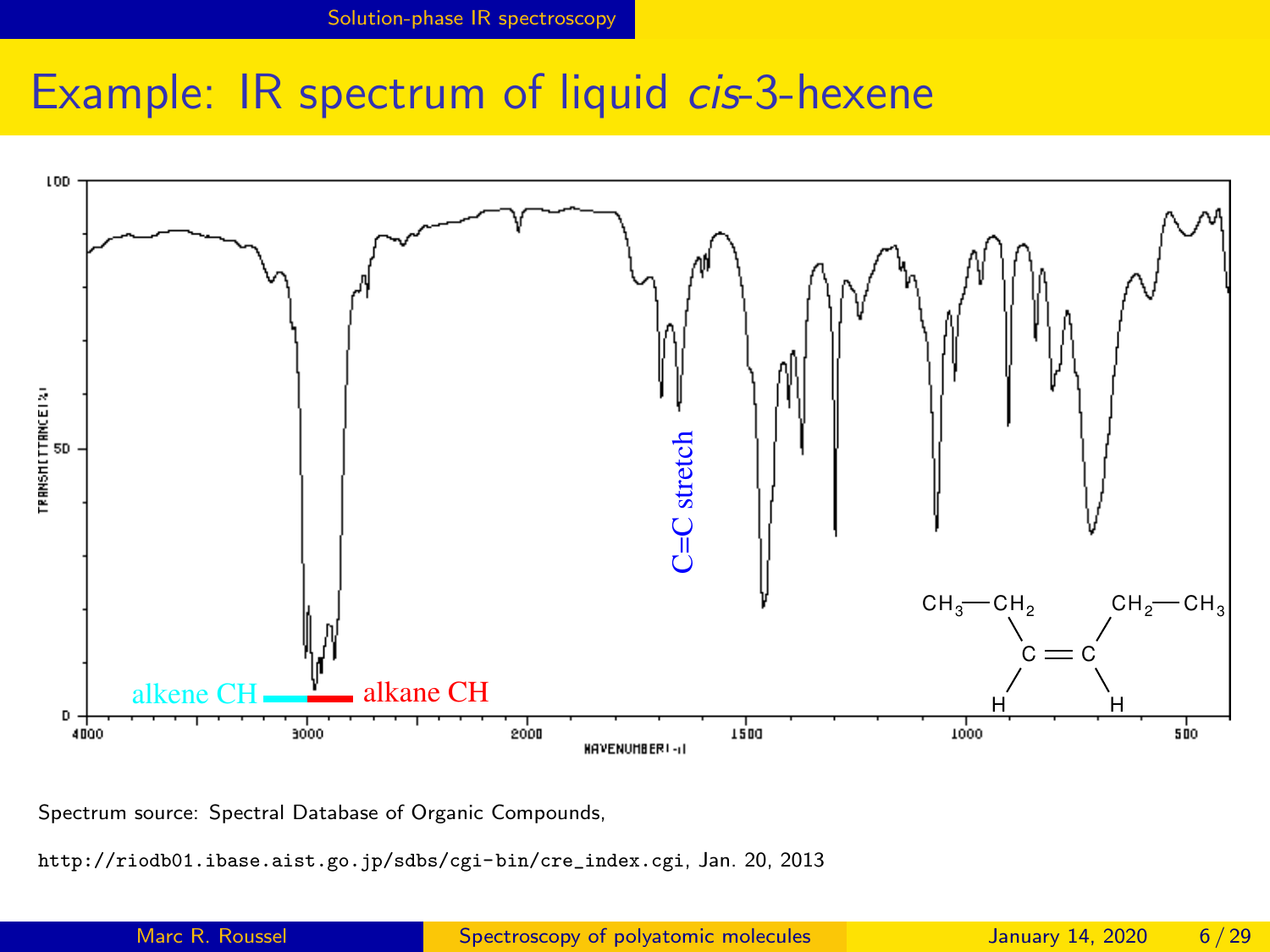#### Example: IR spectrum of liquid trans-3-hexene



Spectrum source: Spectral Database of Organic Compounds,

[http://riodb01.ibase.aist.go.jp/sdbs/cgi-bin/cre\\_index.cgi](http://riodb01.ibase.aist.go.jp/sdbs/cgi-bin/cre_index.cgi), Jan. 20, 2013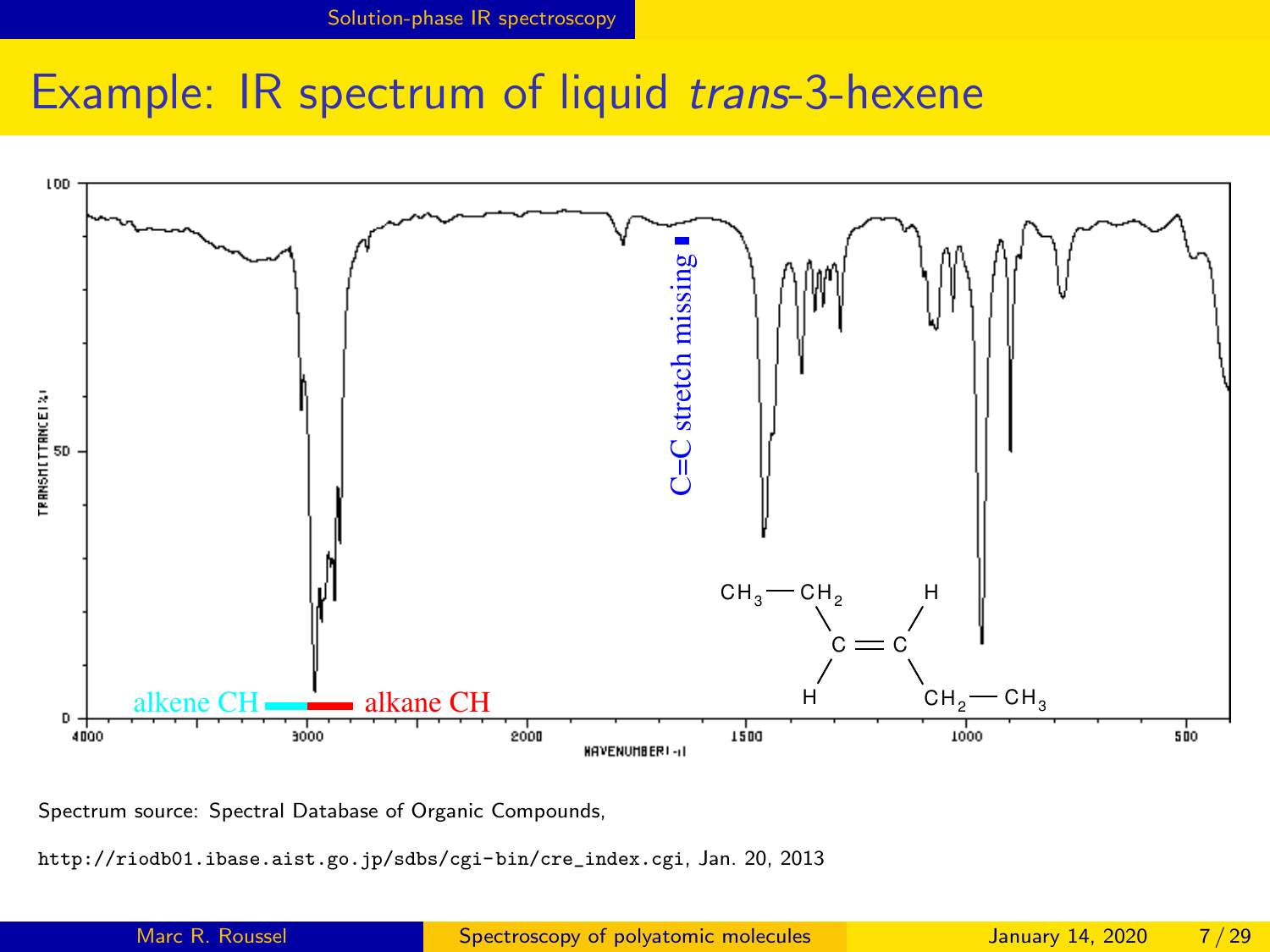## The fingerprint region of the spectrum

- The region from 900 to 1300 cm $^{-1}$  is called the fingerprint region of the IR spectrum.
- In this region, we typically find many peaks arising from various low-energy stretching and bending motions of the molecules.
- Very difficult to assign peaks in this region but they are very different even for closely related compounds
- Used for confirmation that a particular (known) compound has been isolated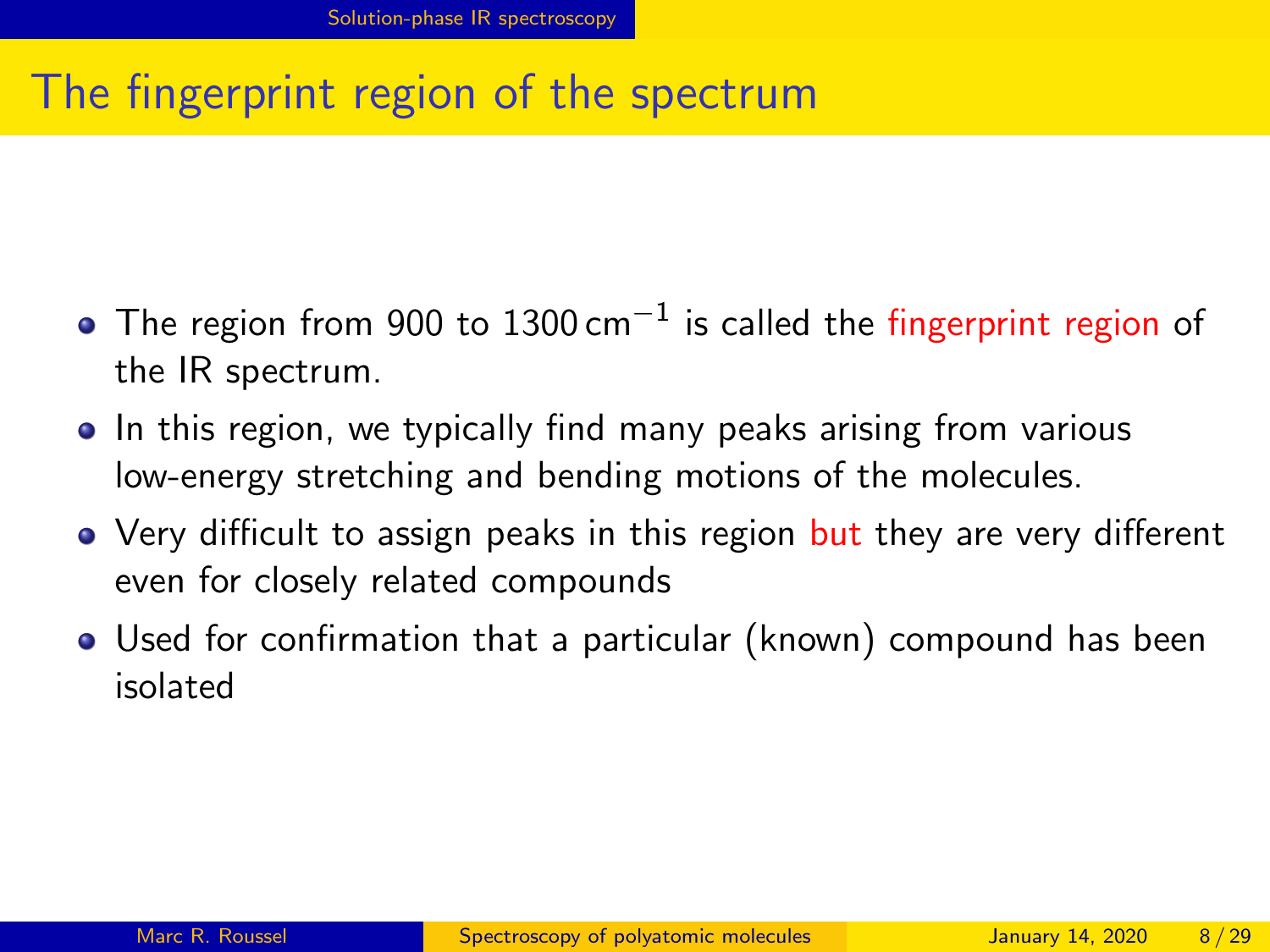[Solution-phase IR spectroscopy](#page-1-0)

Example: Fingerprint regions of cis- and trans-3-hexene compared

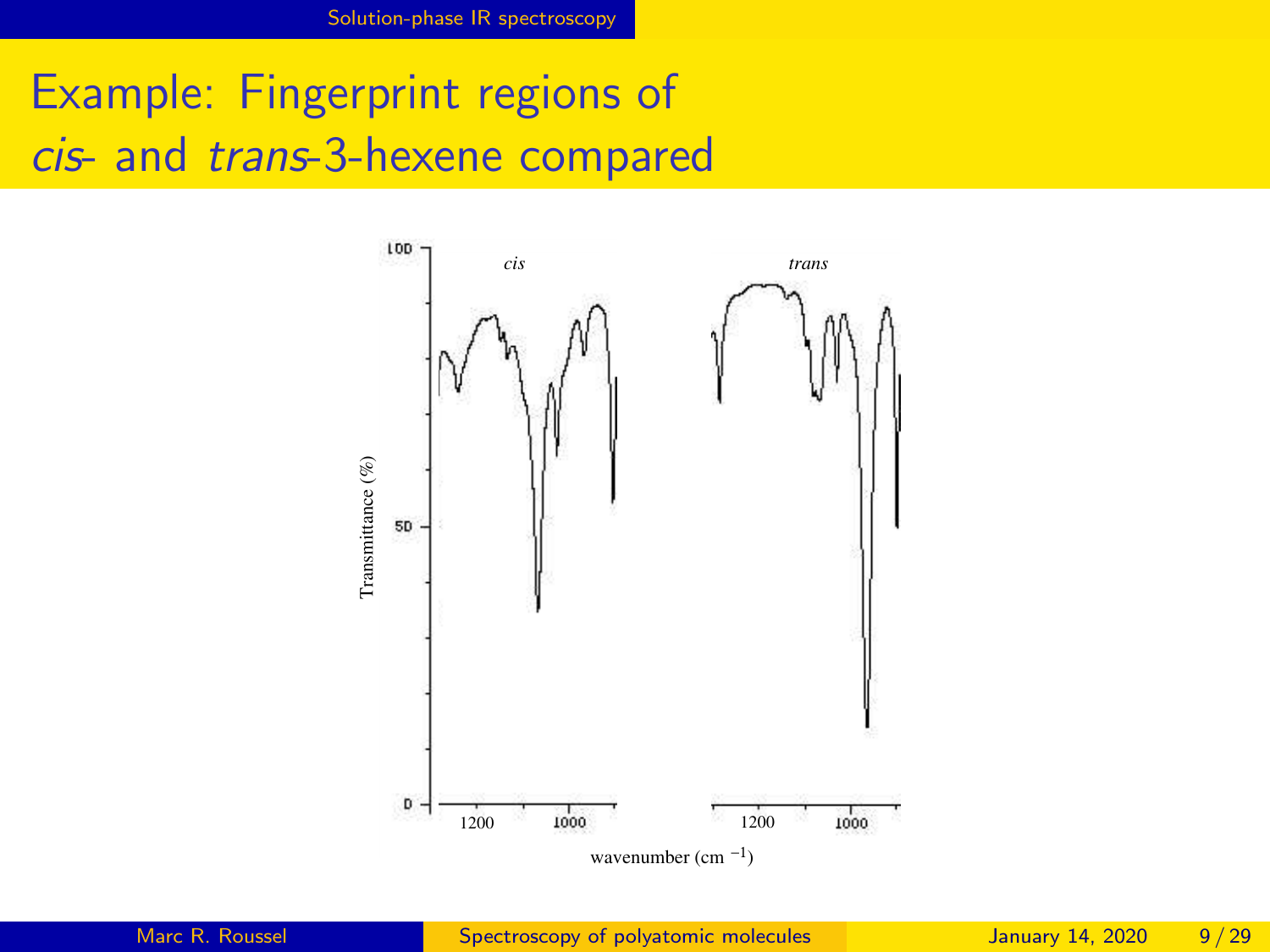#### <span id="page-9-0"></span>Review: Molecular dipole moments

- A bond dipole is a slight separation of charge between two non-identical atoms connected by a bond.
- The size of the bond dipole is proportional to the amount of charge separation and to the bond length.
- The dipole moment of a molecule is the vector sum of the bond dipoles.
- A polar molecule has a non-zero dipole moment.
- Examples:  $CO<sub>2</sub>$ , H<sub>2</sub>O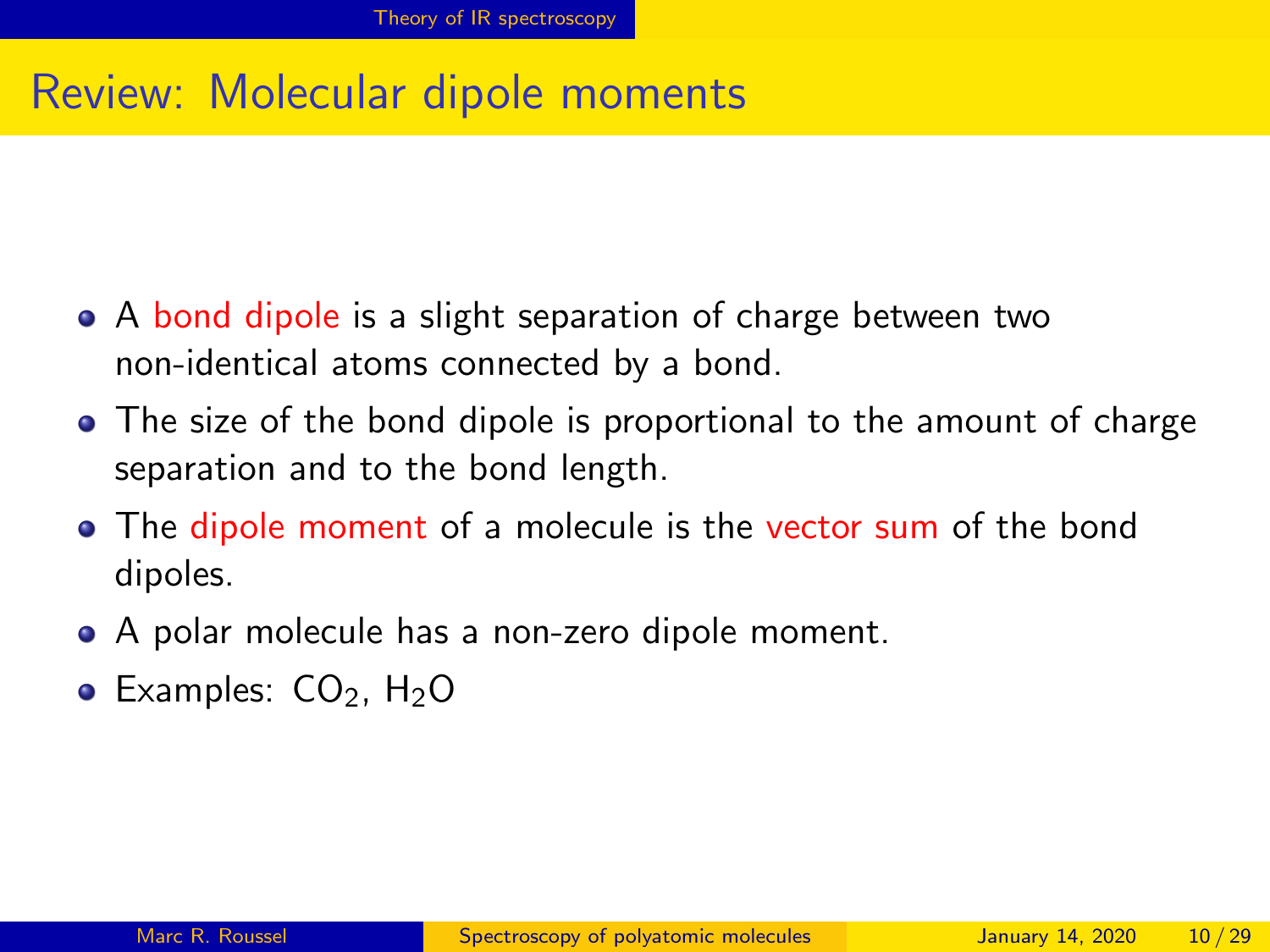#### Normal modes

- Except in diatomics, molecular vibrations generally involve motions of several atoms, i.e. more than one bond is deformed at a time.
- The vibrational modes must conserve overall molecular momentum.
- We can choose vibrational modes that are independent motions, called normal modes.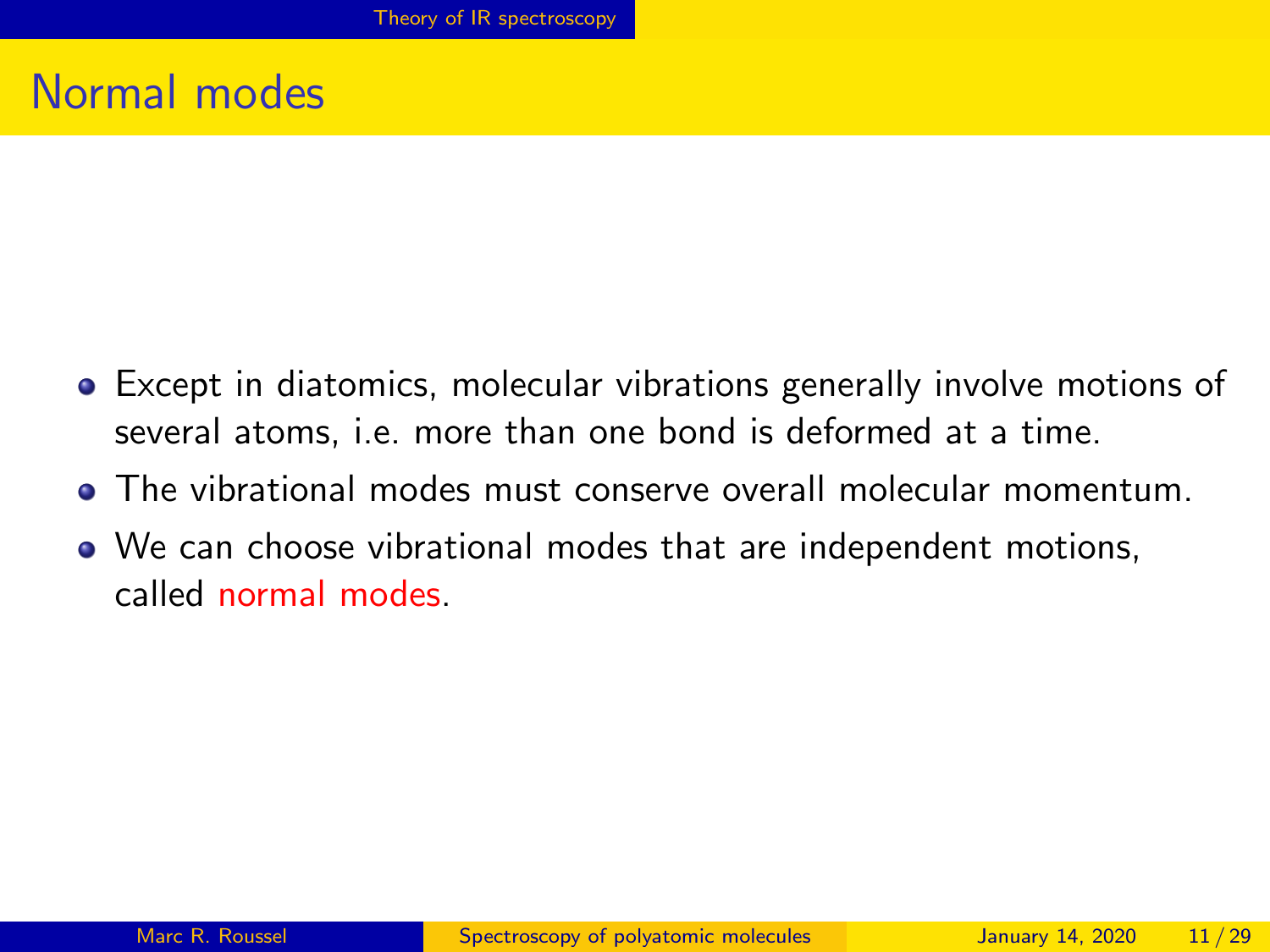#### Number of normal modes

- A molecule made up of N atoms can move in 3N different ways (one direction of motion per atom per Cartesian axis).
- 3 of these motions are associated with the translational motion of the molecule as a whole.
- A nonlinear molecule has 3 modes associated with rotation of the molecule as a whole.
- The remaining  $3N 6$  modes of a nonlinear molecule are the normal modes of vibration.
- A linear molecule only has 2 rotational modes.
- The remaining  $3N 5$  modes of a linear molecule are the vibrational normal modes.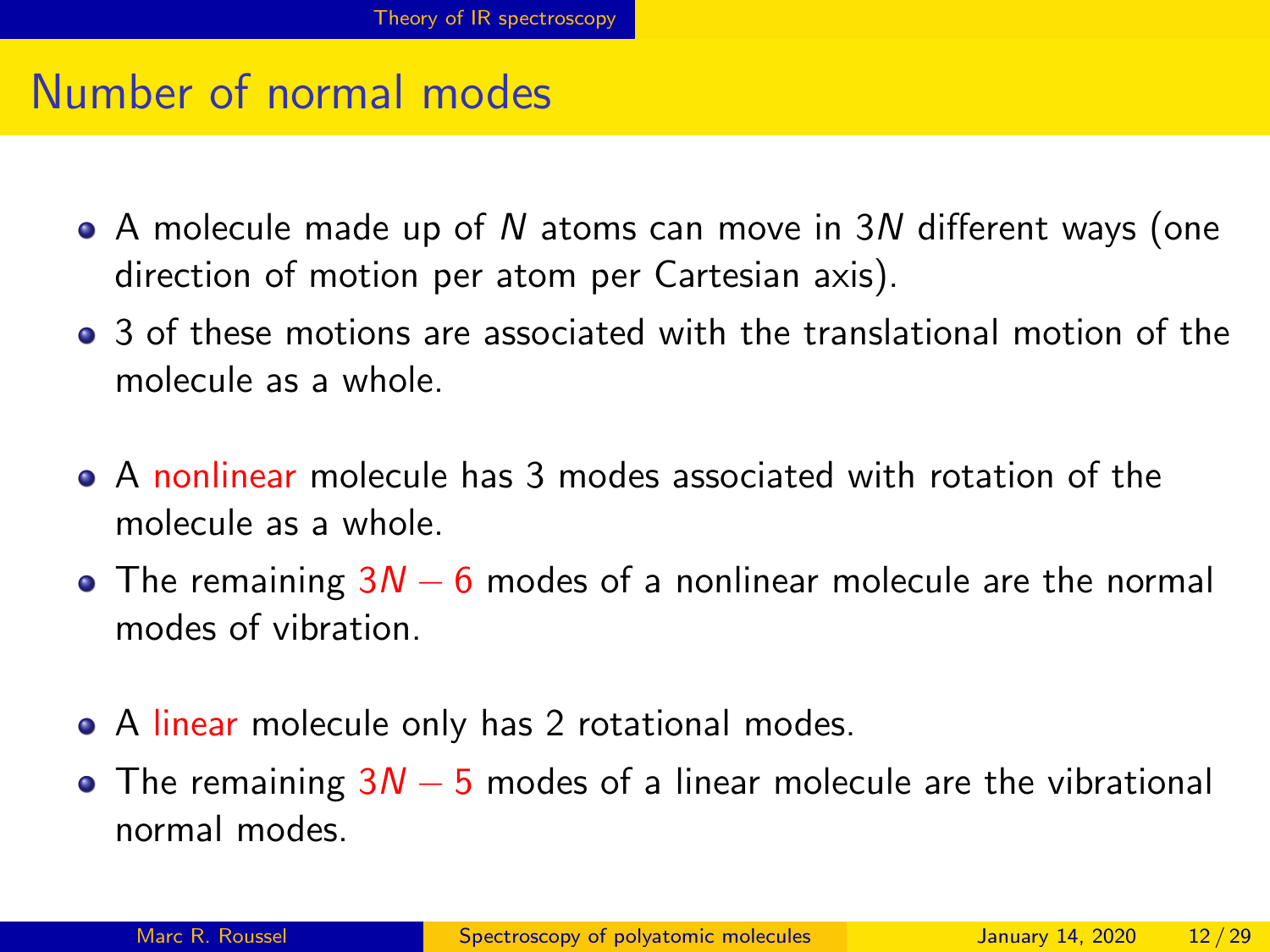### Normal modes of  $H_2O$

- $\bullet$   $N = 3$  atoms, nonlinear molecule
- $\implies$  3 normal modes

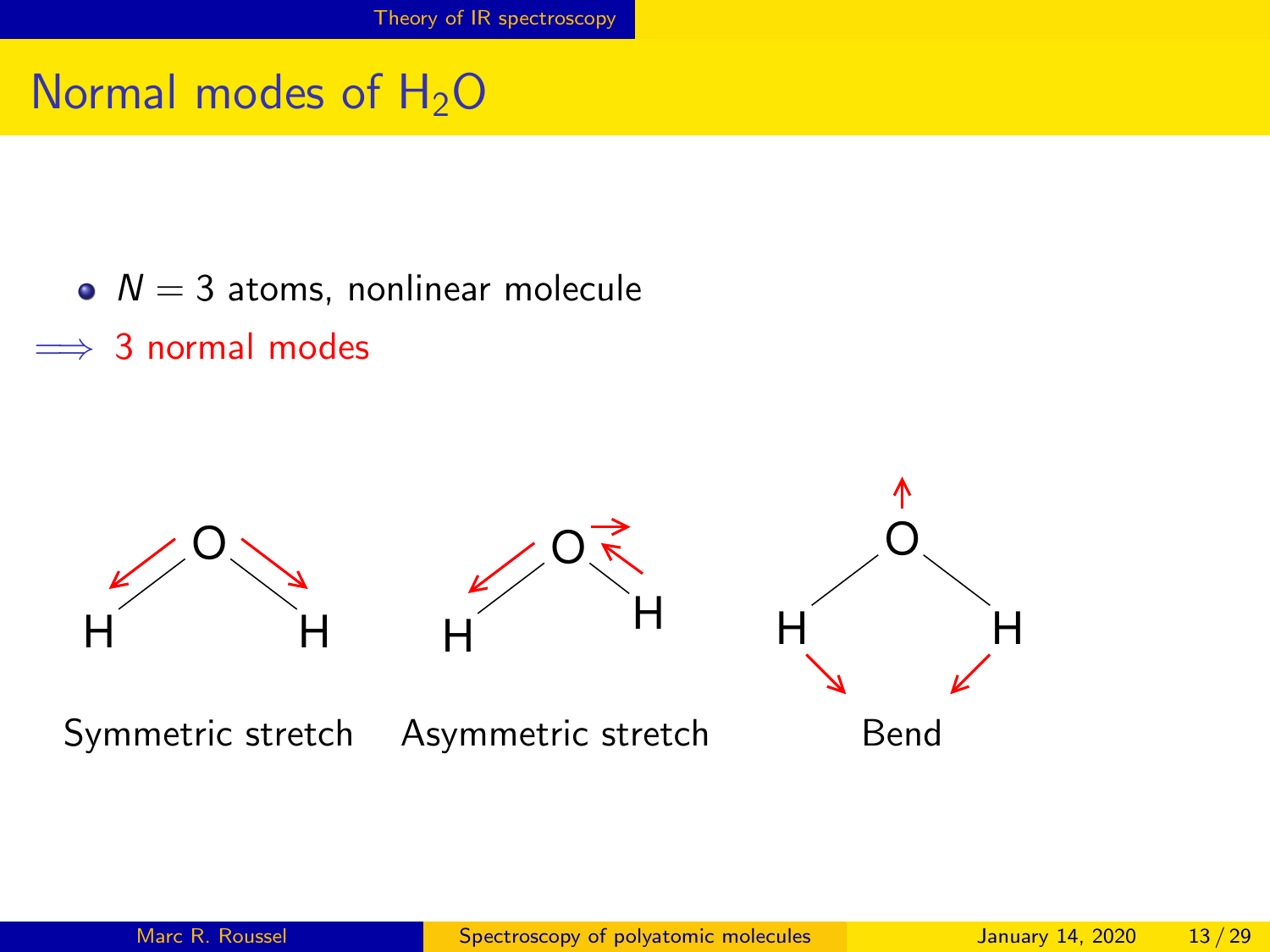### Normal modes of  $CO<sub>2</sub>$

- $\bullet$   $N = 3$  atoms, linear molecule
- $\implies$  4 normal modes

$$
\leftarrow \! \texttt{O}\! \equiv \! \texttt{C} \! \equiv \! \texttt{O} \! \rightarrow \!
$$



Symmetric stretch Asymmetric stretch

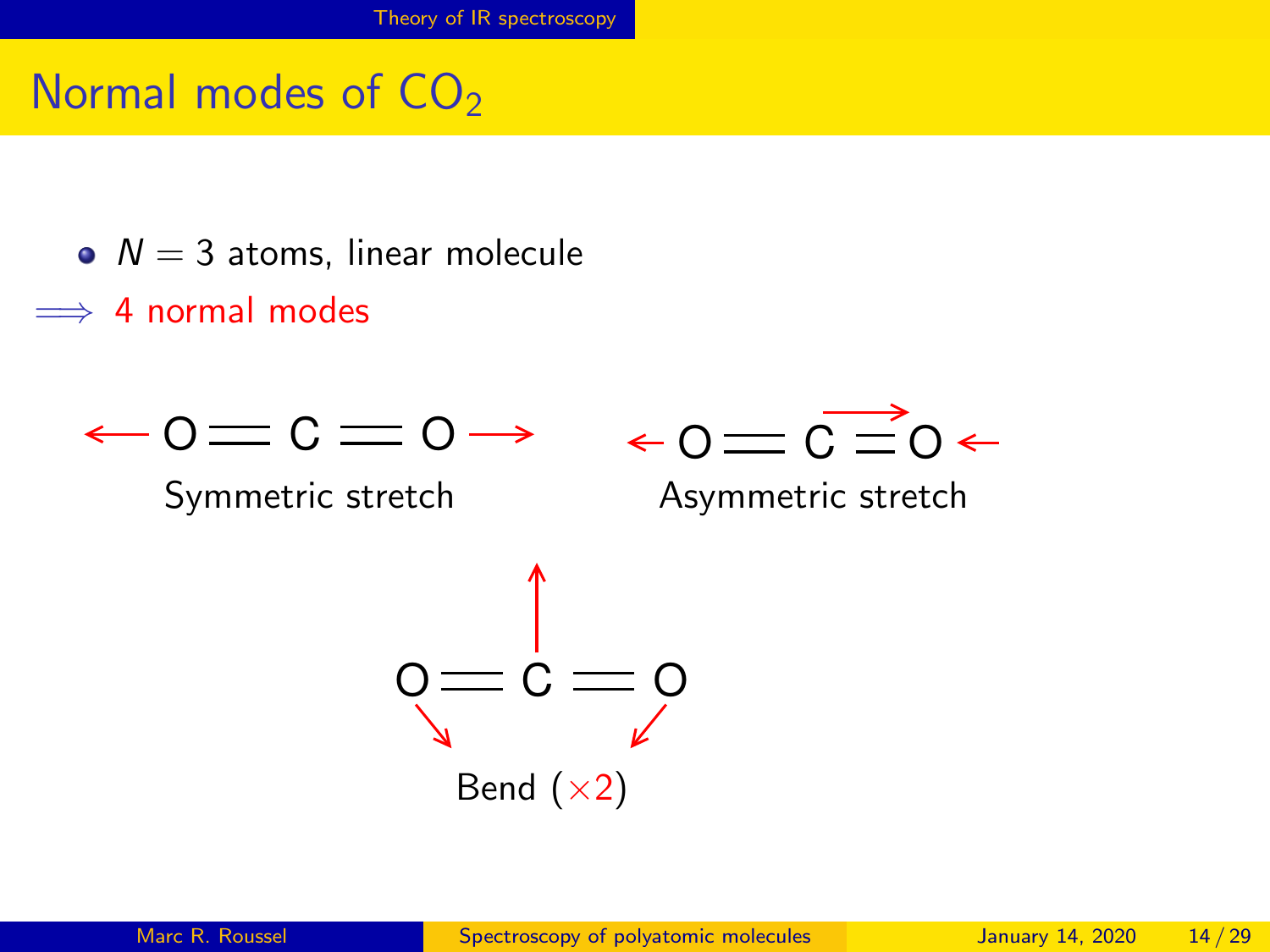#### Selection rule

- A selection rule is a rule that tells us when a particular kind of spectroscopic event can occur.
- In IR absorption spectroscopy, the key selection rule is that the dipole moment of the molecule has to change during the vibration.
- A normal mode that can absorb an IR photon is said to be IR active.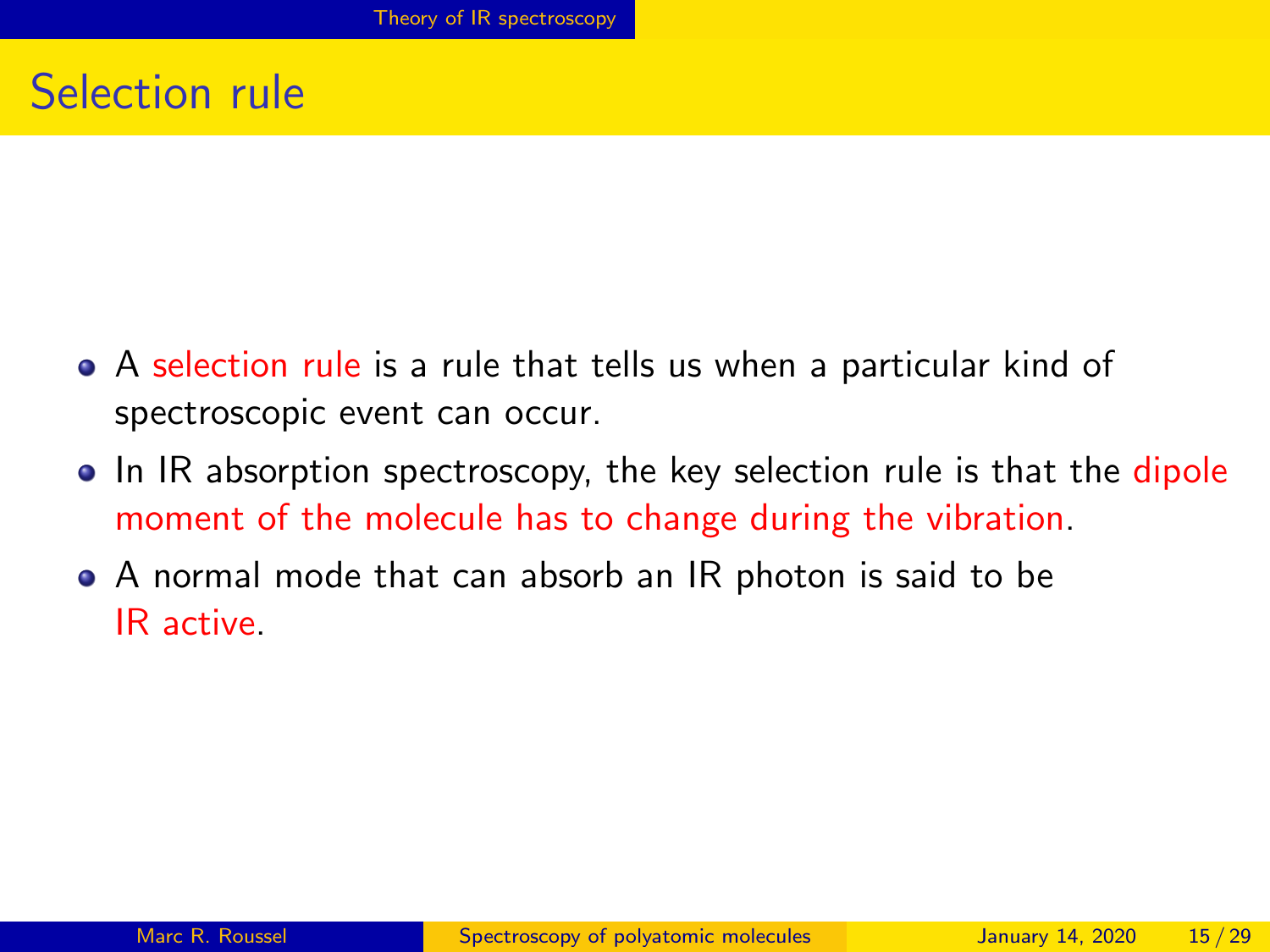### Normal modes of  $CO<sub>2</sub>$  in IR spectroscopy

Which of these modes are IR active?

$$
-0 = C = 0 \rightarrow 0 = \overrightarrow{C} = 0 \leftarrow
$$
  
\nSymmetric stretch  
\n
$$
0 = C = 0
$$
\n
$$
0 = C
$$
\n
$$
0 = 0
$$

Bend  $(x2)$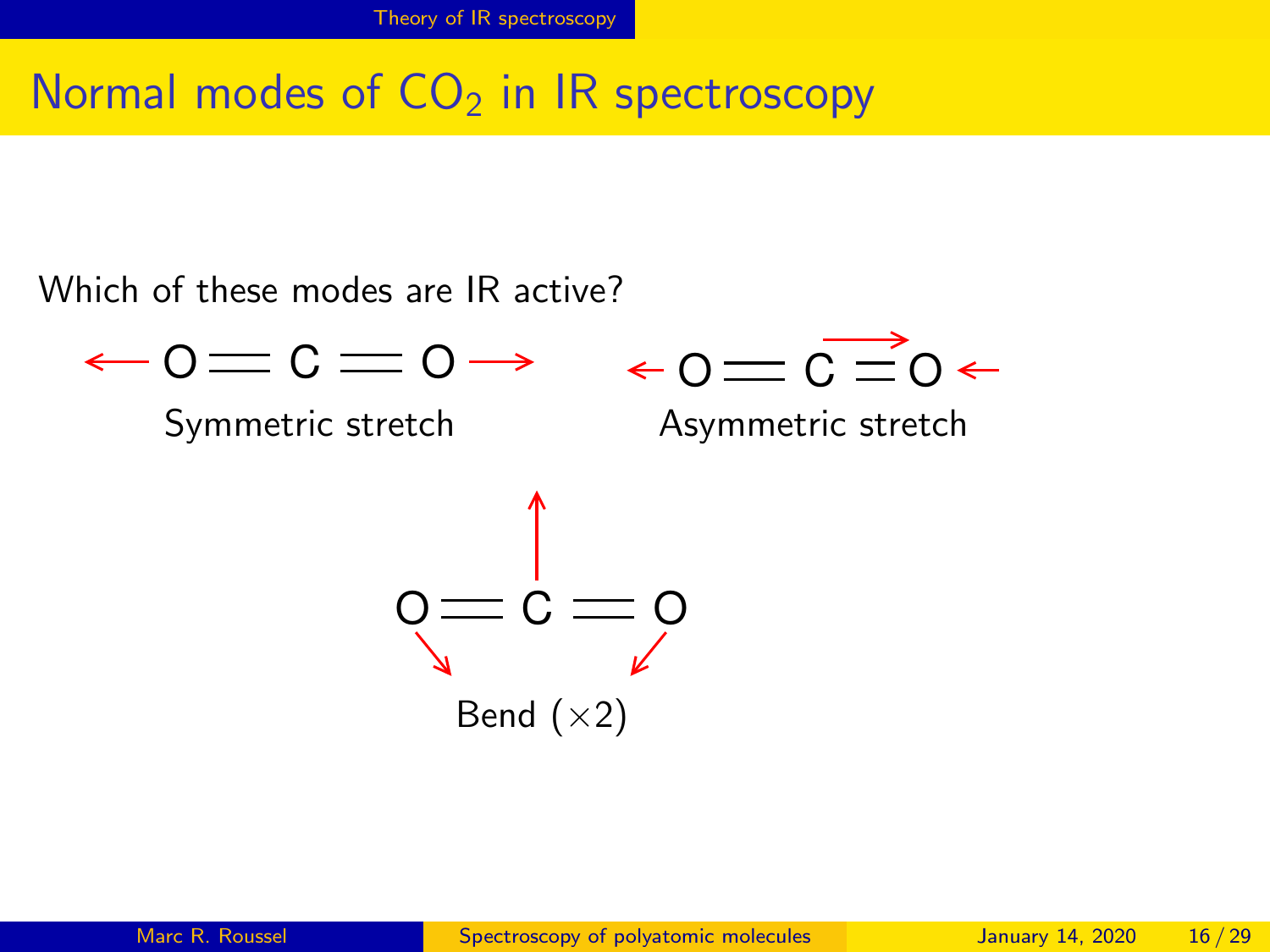## IR spectrum of  $CO<sub>2</sub>$



NIST Chemistry WebBook (https://webbook.nist.gov/chemistry)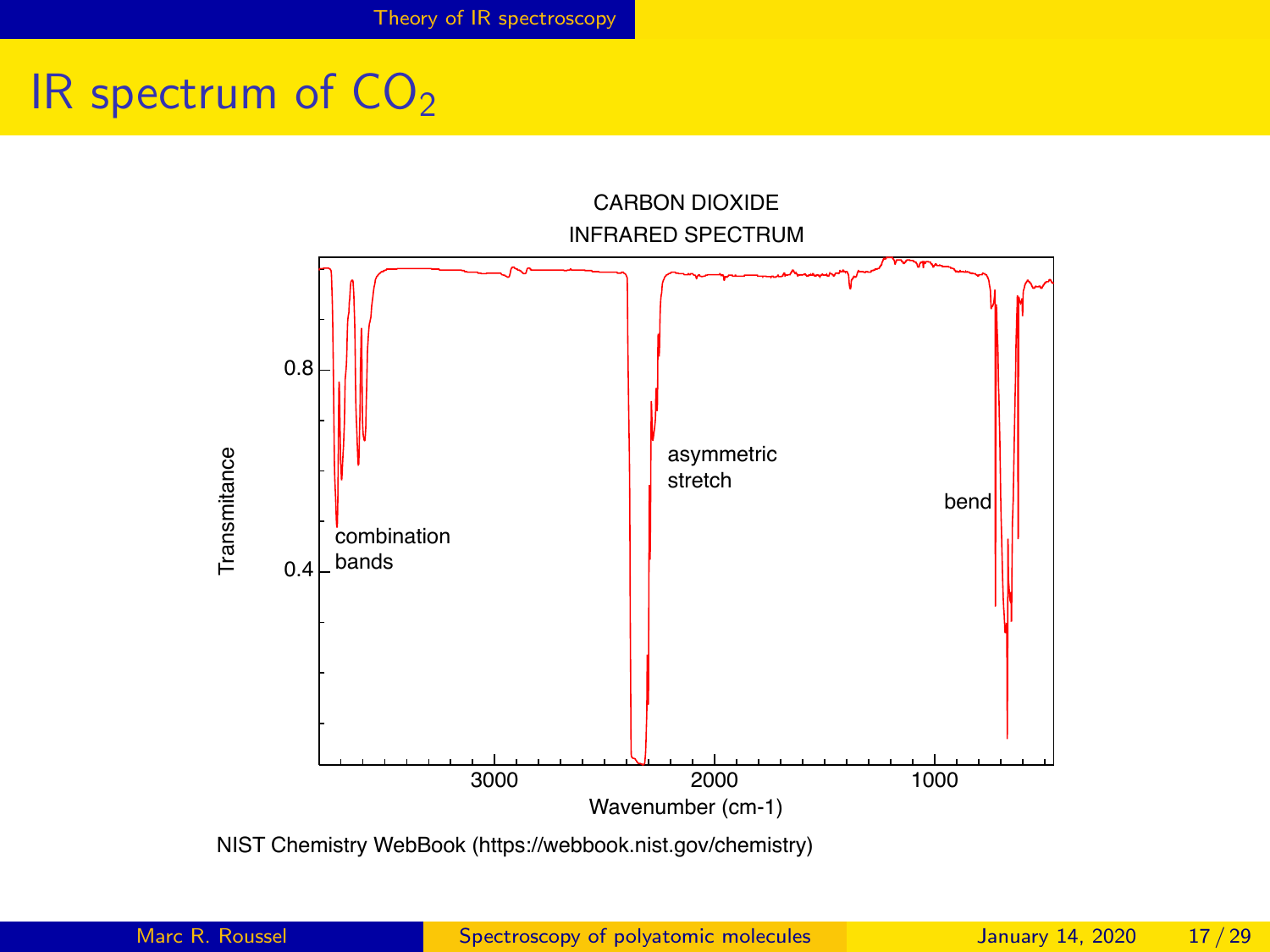### Normal modes of  $H_2O$  in IR spectroscopy

Which of these modes are IR active?

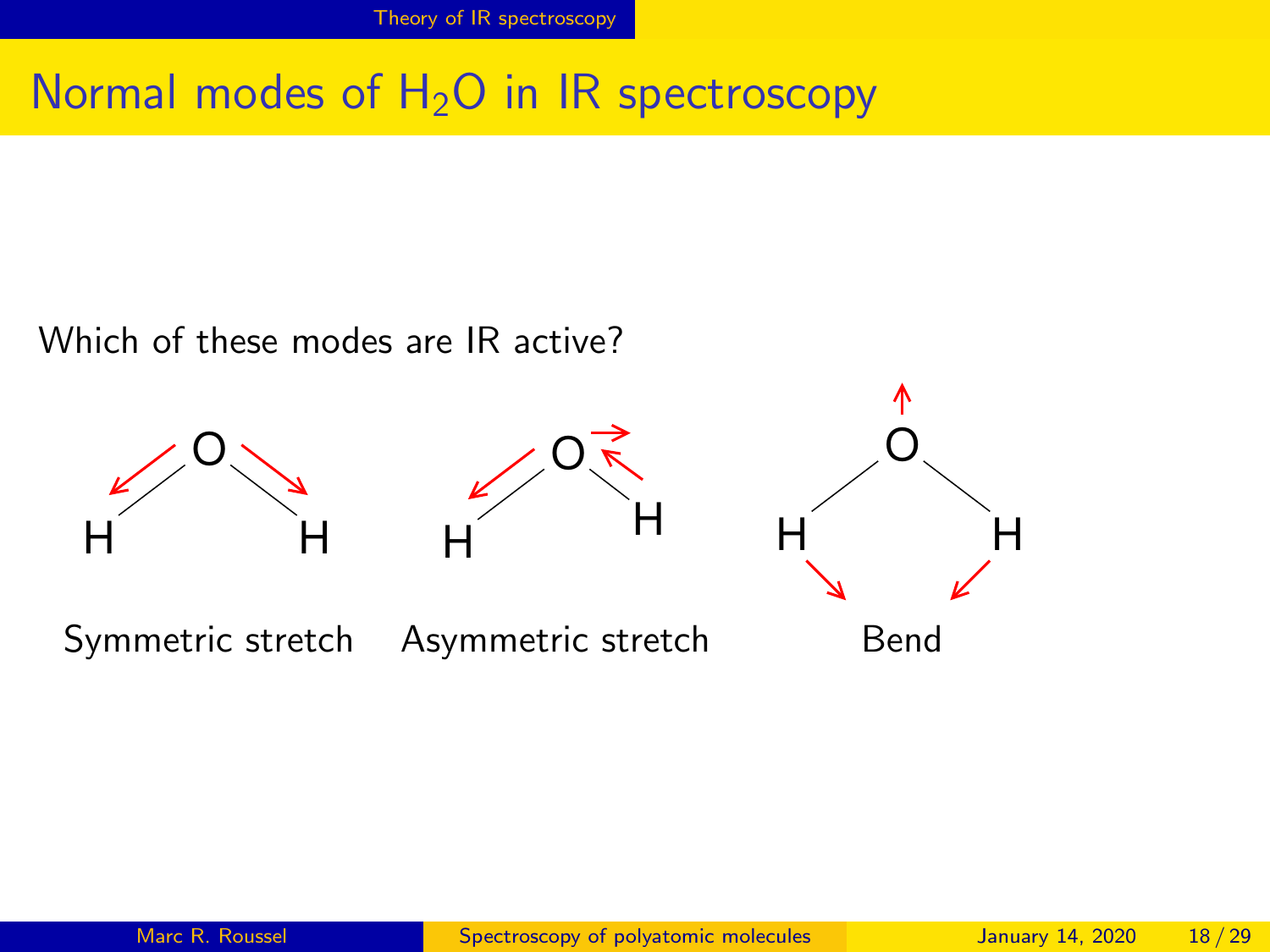### <span id="page-18-0"></span>Application: Earth's heat balance

**E** Energy from the Sun mostly arrives at the Earth in the form of visible light.

Note that the atmosphere is essentially transparent at optical wavelengths.

- The Earth reflects some of that energy (esp. snow and ice at poles), but absorbs a lot of it. Averaged over the whole planet, about 30% of the light coming in is just reflected back to space.
- The planet radiates mostly in the infrared (blackbody radiation).
- The atmosphere contains many gases that absorb in the infrared, so some of the radiation from the Earth is absorbed in the atmosphere, but then what happens to the energy captured by the atmosphere?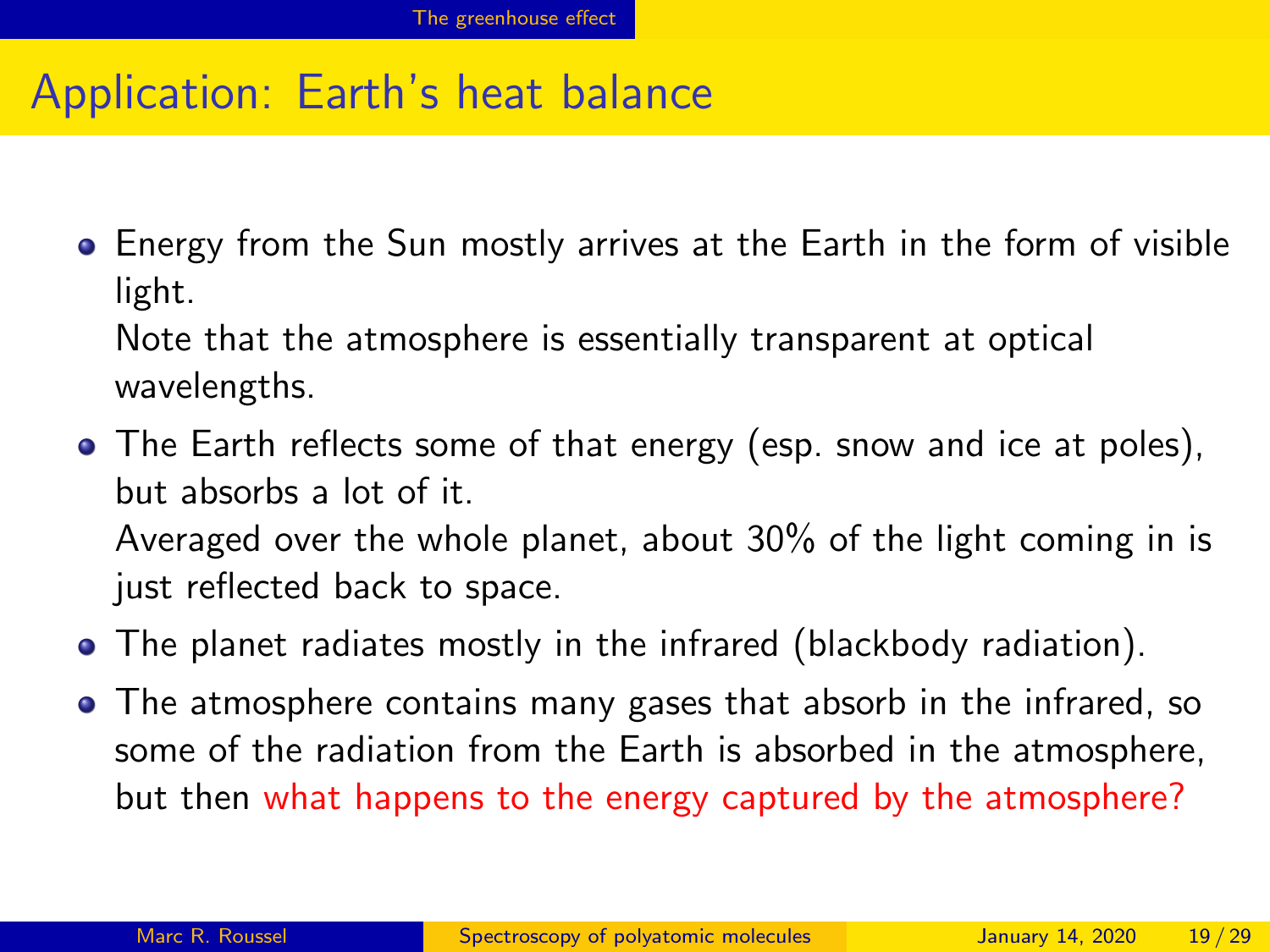# Application: Earth's heat balance

Greenhouse gases

- When a gaseous molecule becomes vibrationally excited by absorbing infrared radiation, the excess vibrational energy can be converted to translational kinetic energy during collisions.
- Energy is constantly redistributed in collisions and other energy-transfer processes.
- A gas at temperature  $T$  also emits "blackbody" radiation.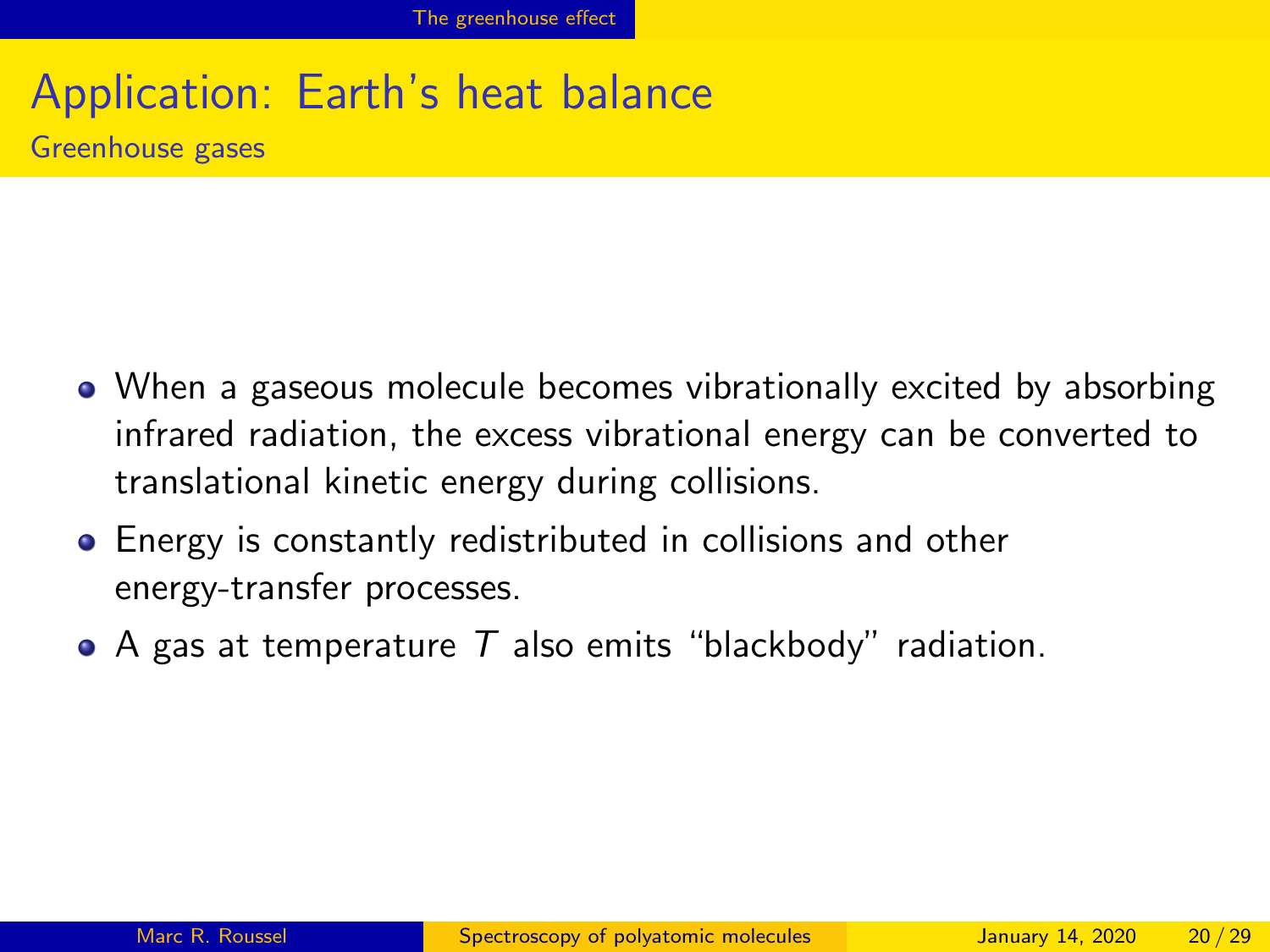## Application: Earth's heat balance

Blackbody curves

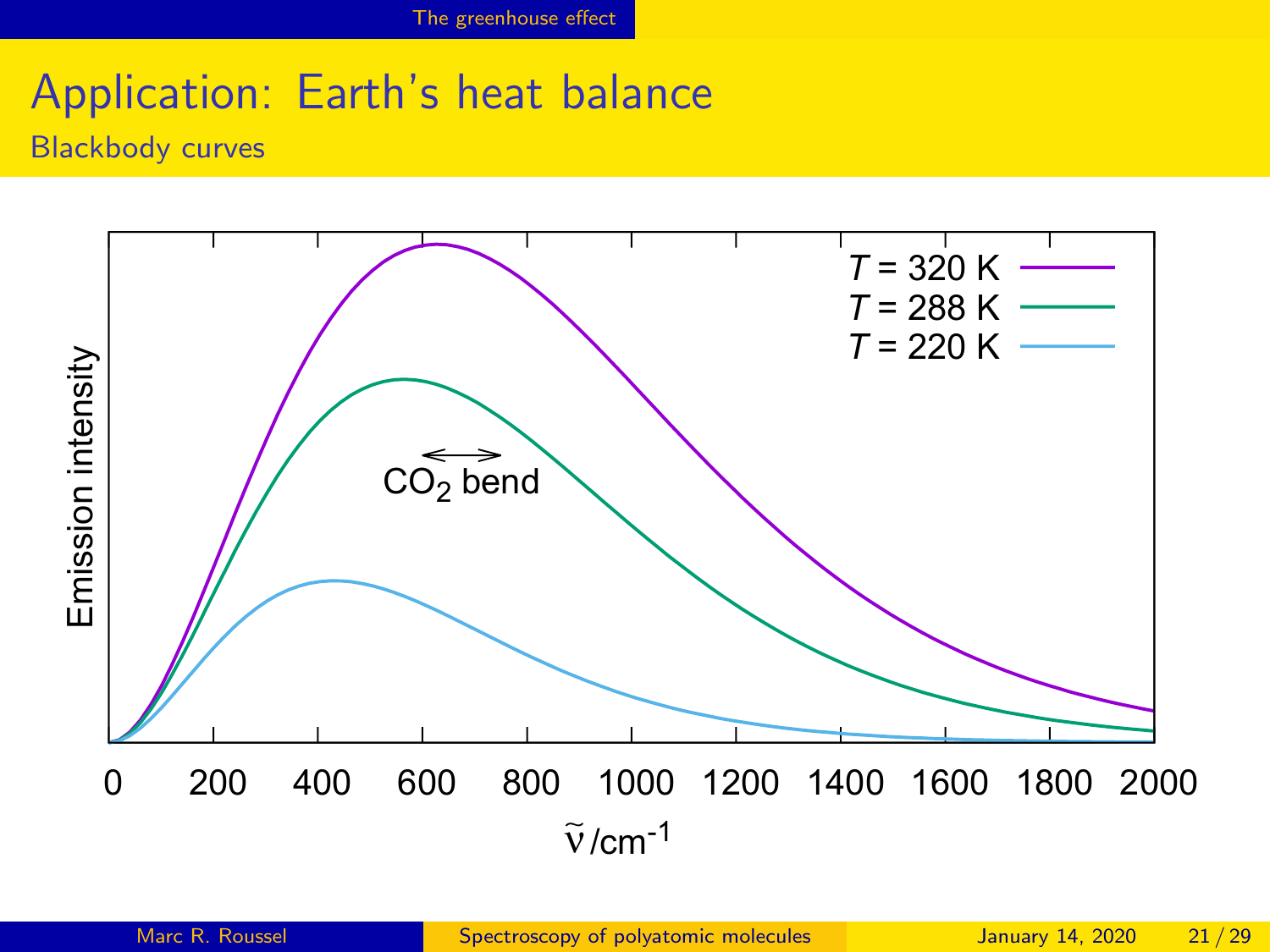## Application: Earth's heat balance

Greenhouse gases

- $\bullet$  N<sub>2</sub>, O<sub>2</sub> and Ar, the major components of the atmosphere, don't absorb in the IR. (Why?)
- The next two most common components of the atmosphere, water and carbon dioxide do absorb in the IR.
- Gases that absorb in the IR are called greenhouse gases.
- The atmospheric water content is set by the balance of evaporation and precipitation, which depends on the atmospheric temperature. It is a responding variable.
- $\bullet$  We worry a lot about  $CO<sub>2</sub>$  because we are adding a lot of it to the atmosphere, which affects energy transfer through the atmosphere.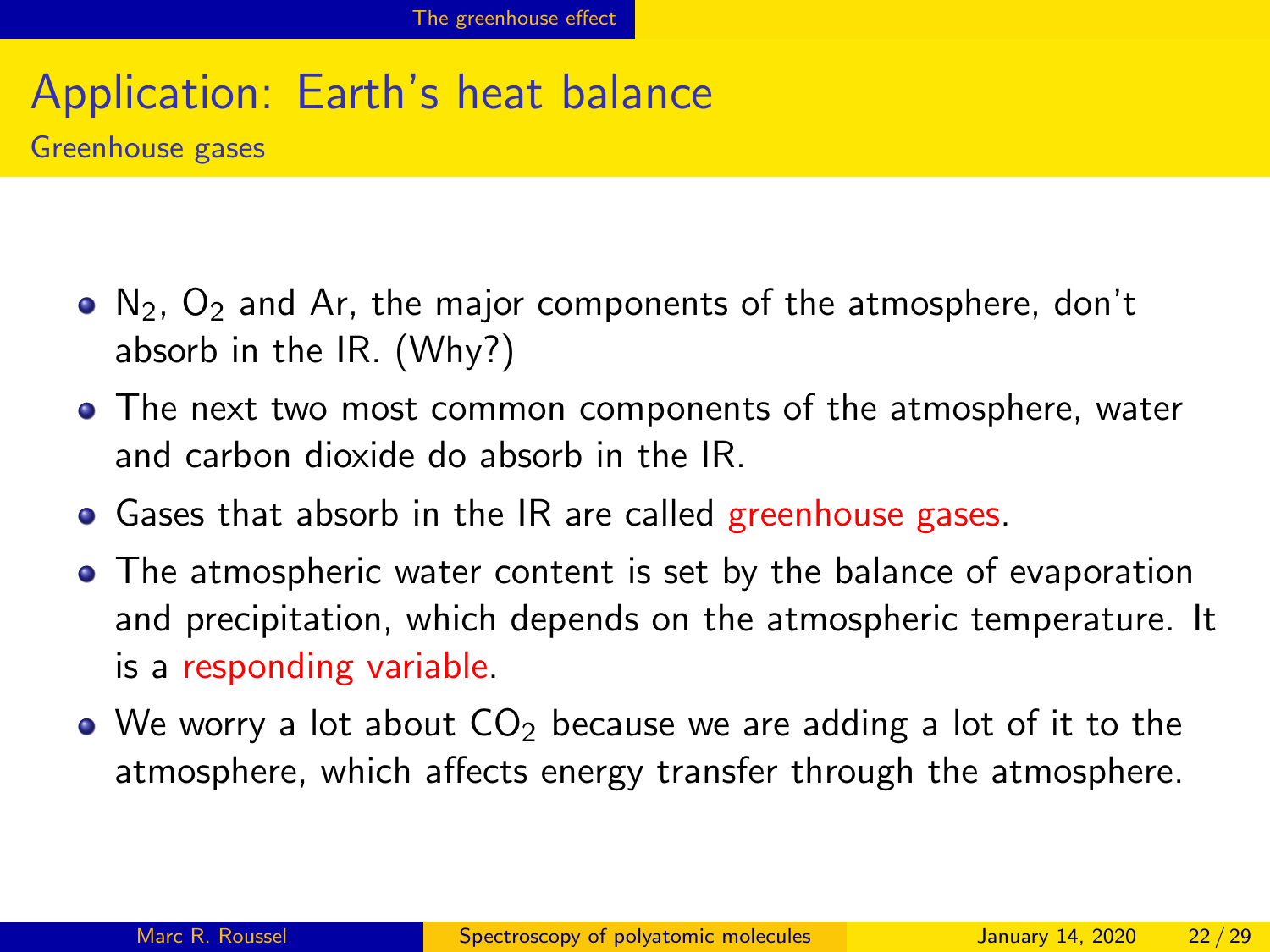## Application: Earth's heat balance

Photons reabsorbed vs lost to space

• At lower altitudes, photons emitted at wavelengths that  $CO<sub>2</sub>$  can absorb travel only a short distance (a few meters) before they are in fact absorbed by a  $CO<sub>2</sub>$  molecule. Similar statements could be made about other greenhouse gases in

their respective absorption ranges.

- Absorption of IR photons slows the migration of heat through the atmosphere.
- Near the top of the atmosphere, where the pressure of  $CO<sub>2</sub>$  is low, there is a much larger probability that a photon emitted toward space will actually escape without being reabsorbed.
- **Important fact:** At those altitudes, the atmosphere is a lot cooler.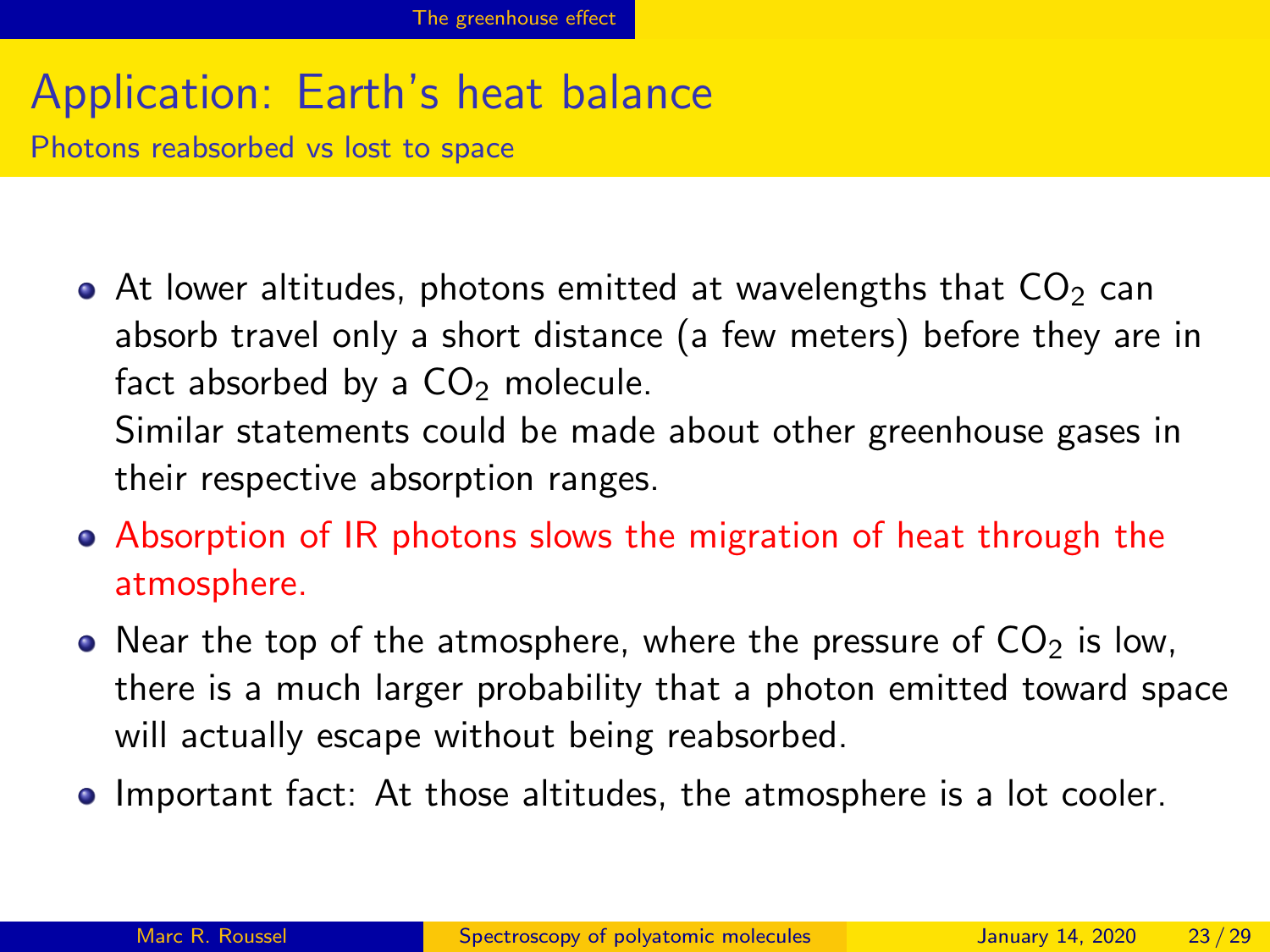## Application: Earth's heat balance

 $CO<sub>2</sub>$  concentration and temperature vs altitude

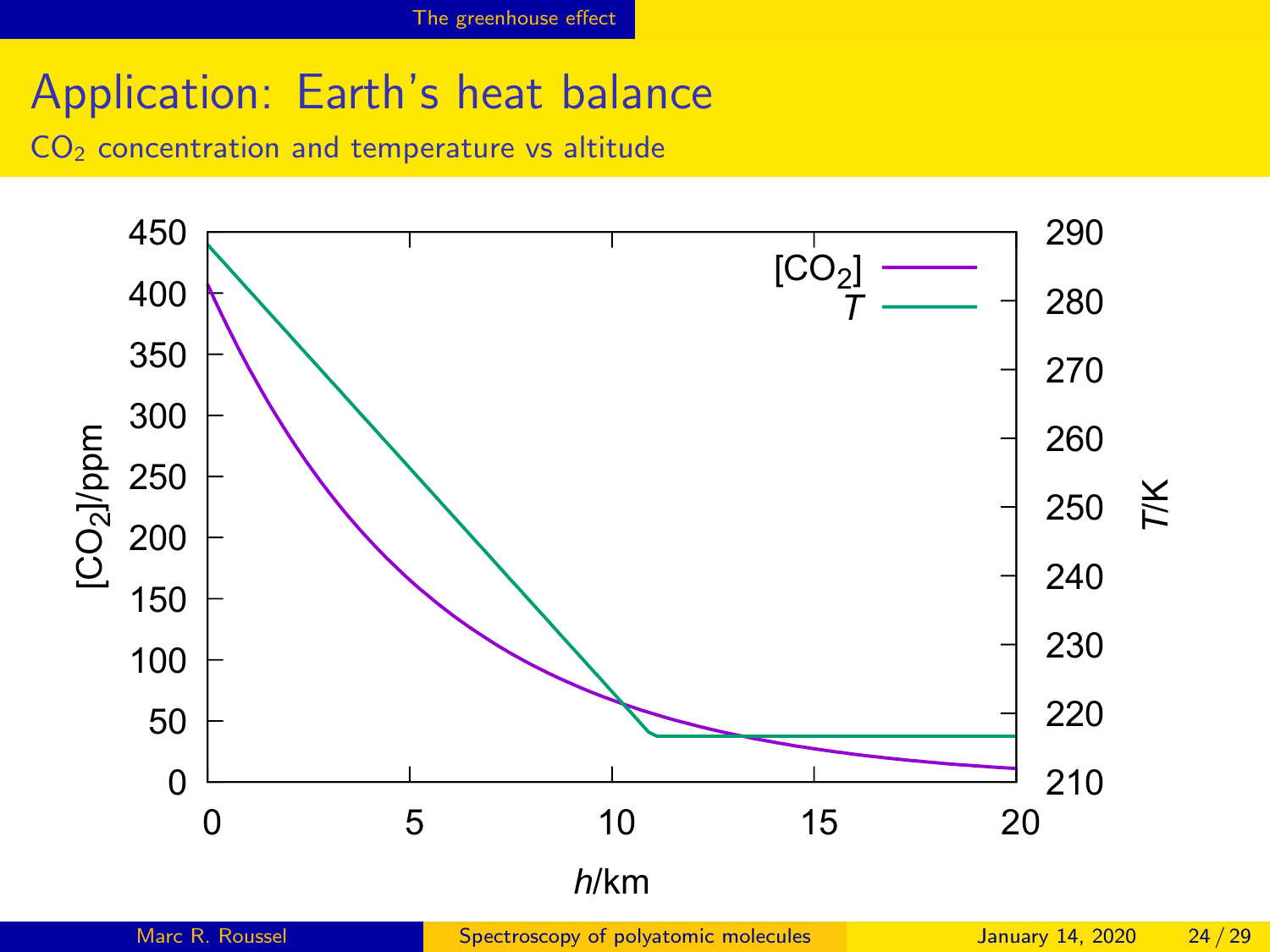### Application: Earth's heat balance

Earth emission spectrum (taken over North Africa)



Hanel et al., J. Geophys. Res. 77, 2829 (1972)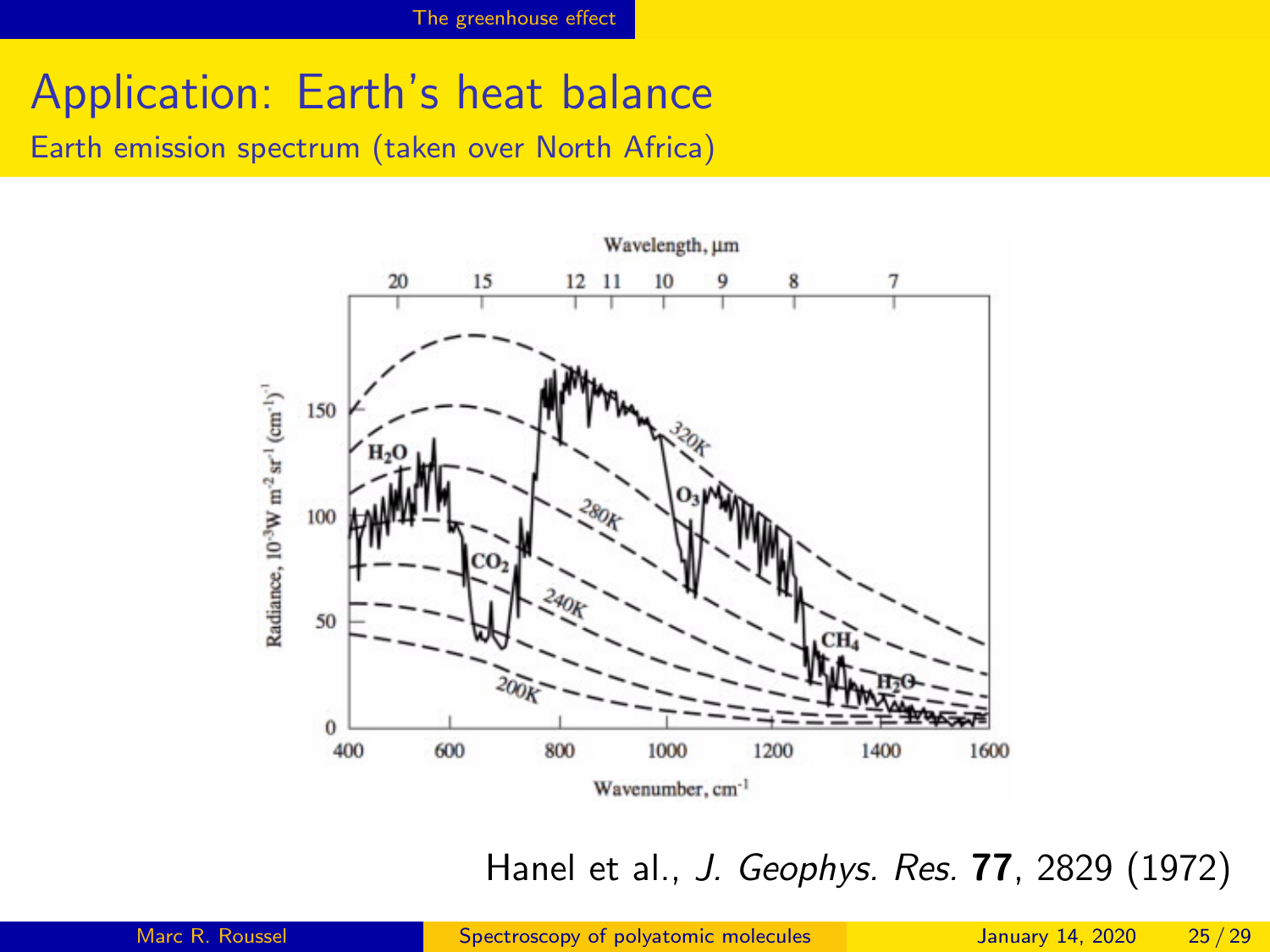## Application: Earth's heat balance

Interpretation of Earth's emission spectrum



- Emission from  $CO<sub>2</sub>$  comes from high in the atmosphere (where it's cool and there isn't much  $CO<sub>2</sub>$  to block the outgoing IR photons).
- **Emission from water comes from lower down (where it's not quite as** cool, since condensation of water prevents it from getting too high in the atmosphere).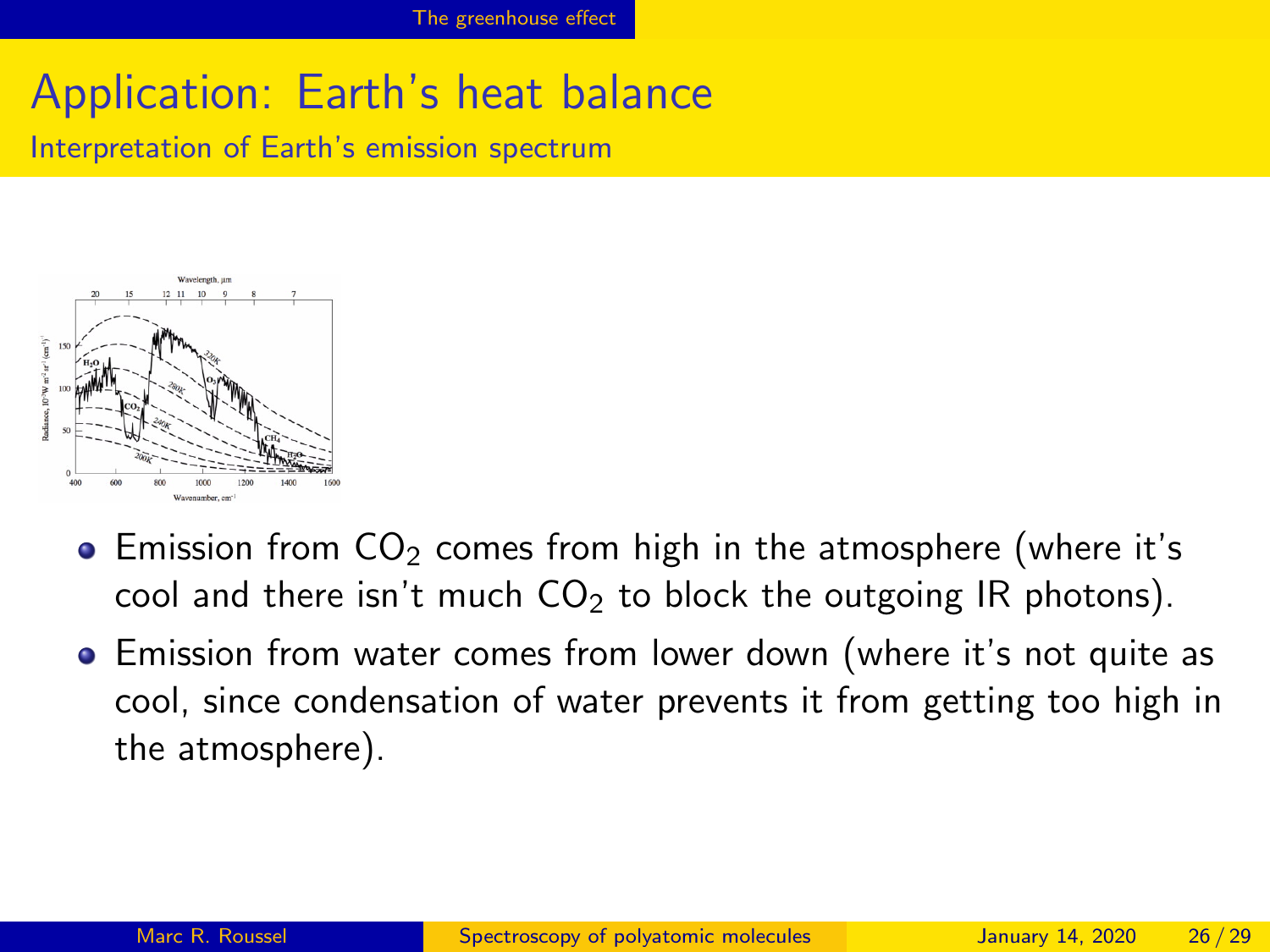## Application: Earth's heat balance

Interpretation of Earth's emission spectrum

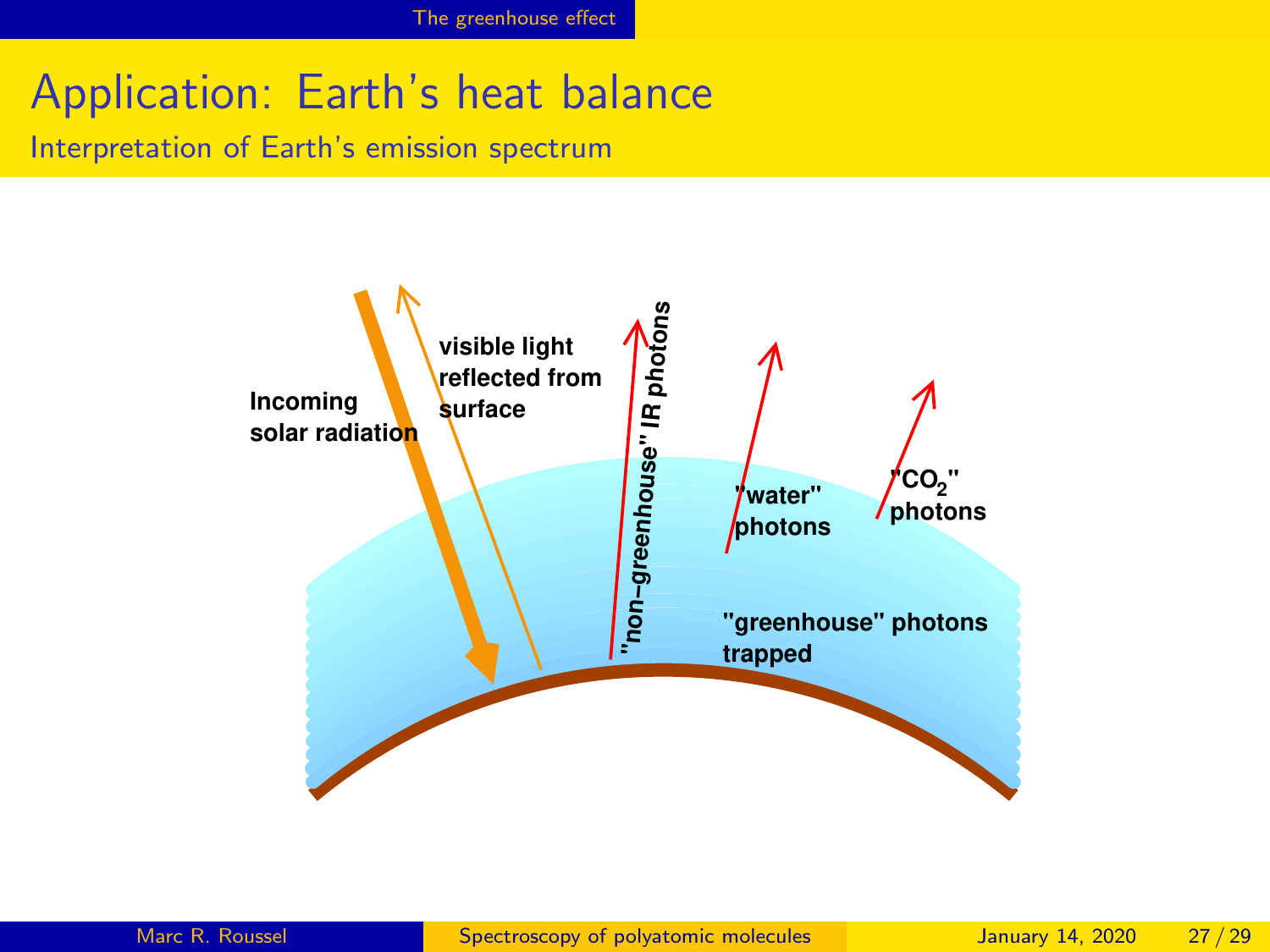#### The wrap-up

- Greenhouse gases like  $CO<sub>2</sub>$  slow the escape of heat from the atmosphere to space.
- A simple analogy is that the atmosphere acts like a blanket.
- This is not inherently a bad thing. The planet would be a lot colder (average surface temperature of about 255 K, or  $-18\text{ °C}$ ) if there were no greenhouse effect.
- Adding greenhouse gases to the atmosphere is analogous to making the blanket denser, resulting in a higher temperature under the blanket.